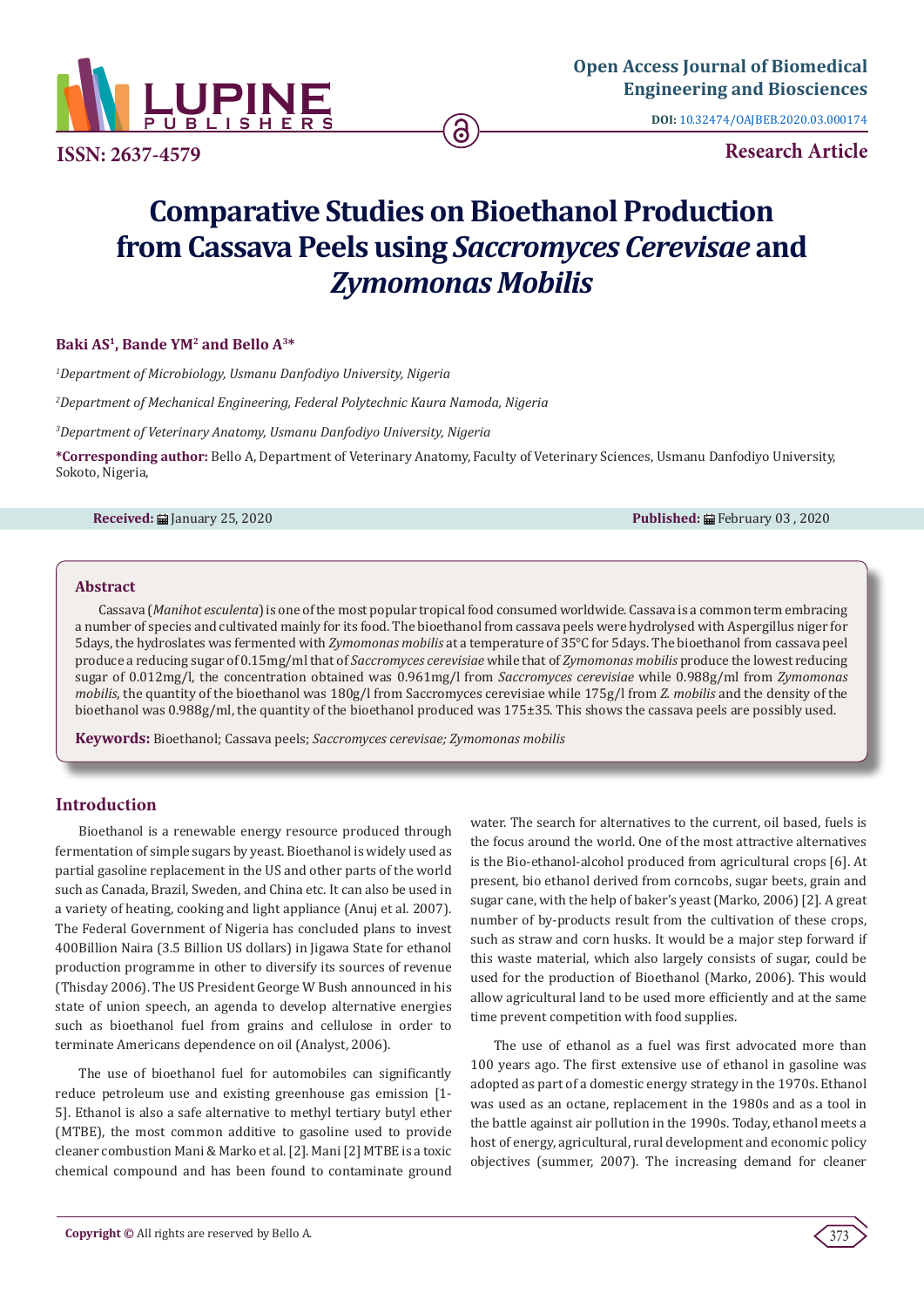transportation fuels creates great opportunities for biofuels – agricultural renewable fuels such as bioethanol and biodiesel. Production of ethanol in the United States, reached an historic high level in 2006. While sorghum, sugar crops and waste materials such as cassava peel, banana peel, yam peel, rice and wheat straw etc are used to produce ethanol for at least another decade. The implementation of national Renewable Fuels Standard (RFS) is a key factor in expansion of ethanol use nationally (Summer, 2007).

Ethanol is a biofuel that can also be produced from biomass by anaerobic digestion of plant materials with high sugar content. Ethanol can be made from grain such as corn, sorghum and wheat, sugar cane and cassava, (Twildell and weir, 1986). Ethanol is compatible with Premium Motor Spirit (PMS) and can be burned directly in automobile engine adapted to use this fuel, or it can be mixed with PMS up to 10 percent to be used in any normal automobile engine. A mixture of PMS and ethanol raises octane ratings and is a good substitute for lead antiknock agents, the major cause of lead pollution. It also helps to reduce carbon monoxide emission in automobile exhaust (Cunningham, 1999).

Bioethanol produced from renewable biomass has given considerable attention in the present years. Using ethanol as a gasoline fuel additive, as well as transportation fuel helps to reduce global warming and environmental pollution. In the last decade, most research has tended to focus in developing an economical and eco-friendly ethanol production process. Much emphasis is being given to the production of bioethanol from agricultural and forestry residues and other forms of lignocellulosic biomass (Kadam et al., 2000). In the past disposal and burning of agricultural products residues and waste such as cassava, yam peel, banana peel, wheat straws, rice straws and rice husks etc was an accepted practice. This practice is now being challenged due to concern over health effects from burning fields. Most of these residues and waste contain a reasonable amount of cellulose content which is a good source of fermentable sugars for significant use.

Bioconversion of cellulosic biomass into fermentable sugar, for production of ethanol using microorganisms, especially cellulose degrading fungi, makes bioethanol production environmentally friendly and also renewable [7]. The world's ethanol production was about 29.9 billion liters in 2000, which was less than 31.4 billion liters forecasted (Mani et al, 2002). The benefit of developing biomass-to-ethanol technology are increased national energy security, reduction in greenhouse gas emissions, use of renewable resources, foundation of a carbohydrate base chemical process industry, macro-economic benefit for rural communities and society at large (Wayman et al., 1992).

In the worldwide economy much focus has been laid on the rising oil price which has become a hot topic. The rising crude oil price has increased the interest of finding other possible ways to produce fuel. All energy sources have an impact on the environment. Concerns about the greenhouse effect and global warming, air pollution and energy security have led to increasing interest and more development in renewable energy sources such as biofuel, solar, wind, geothermal, and hydrogen. But there is need to continue to use fossil fuels and nuclear energy until new and

cleaner technologies can replace them. The aim of this research is to investigate the possibilities of using cassava peel.

This aim will be achieved through the objectives of produce Bioethanol using Cassava peel using enzyme hydrolysis, determination of the quantity, density, reducing sugar and concentration of Bioethanol produced from cassava peels and comparing the performance of *S. cerevisea* and *Z. mobilis*.

# **Materials and Methods**

#### **Sample collection**

The cassava peel to be used for the research will be collected from Dan Kure market Sokoto state. The sample will be aseptically collected in a clean polythene bag.

#### **Sample preparation**

A cassava peel collected will be sorted and washed under running tap water to remove sand and other impurities will be sundry for about two weeks and then milled into powder form using mortar and pestle. Each powdered product is to be sieved several times with different size sieve to obtain fine powder [7].

#### **Preparation of culture medium**

The media to be used are potato dextrose agar (PDA) which is to be used to grown Aspergillus niger and nutrient agar (NA) medium was to be used to grow the Zymomonas mobilis. Both media are to be prepared according to the manufacturer's instruction as the standard procedure [8] [oyeleke and manga 2008]. But the PDA medium is to be incorporated with chloramphenicol (antibiotic) to in hit bacterial growth.

#### **Isolation of the Organisms**

# **Isolation of Aspergillus niger**

Apergillus niger is to be obtained from stock culture in Usmanu Danfodiyo University laboratory. The culture is to be carefully picked and inoculated on a freshly prepared PDA medium. The media plate is to be incubate at 30°C for five (5) days, which will give rise to pure culture of the Aspergillus niger. For the further clarification, it would be stained with lactophenol cotton blue dye and observed under the microscope by taking note of the shape and colour of the conidiospores as described by [8]; oyeleke and manga (2008).

#### **Isolation of** *Zymomonas mobilis*

**Serial dilution:** Five sterile test tubes containing 9ml of sterile distilled water were labeled for the serial dilution. 1ml (i.e. 10-1) collected using syringe and was transfer into another test tube and labeled as 10-2, 1ml from 10-2 was collected and transferred into another test tube labeled 10-3, the same procedure was used for the next test tube labeled 104 up to 10-5. 0.1ml was later taken from last test tube i.e. 10-5 and inoculated into fresh prepared nutrient agar medium and incubated at 370C in an anaerobic jar for 28 to 48 hours. The fully cultured bacteria will further be characterized based on colonial morphology, cultural characteristics and biochemical test as described by [8]: oyeleke and manga (2008). The Z.mobilis will be confirm by comparing its characteristics

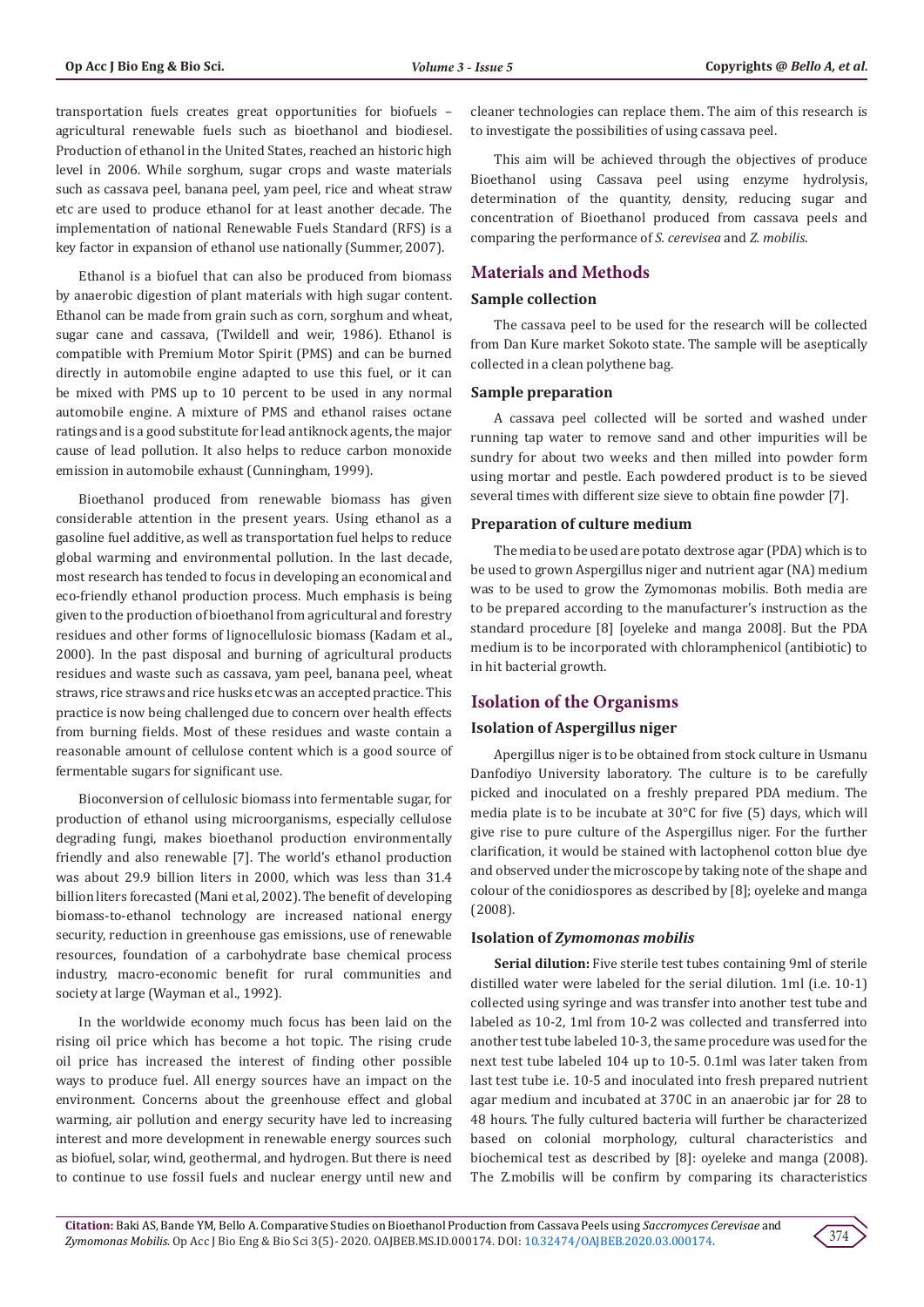and biochemical reaction with those of known taxa using bergey's manual of determinative bacteriology [Holt et el., 1994] [9].

**Pre**-**treatment of cassava peel using acid hydrolysis:**  Pretreatment of cassava peel was done using dilute H2SO4. 30g of cassava peel was weighed and placed into separate 500ml conical flask and 250ml of dilute H2SO4 was added to a conical flask containing the sample. It was then autoclaved at 121°C and was filtered using Whitman filter paper. The residue was washed for 30 minutes until neutral PH and oven dried at 100°c -105°c (Nicholas and wayman, 2012).

**Enzyme hydrolysis:** A the Aspergillus niger will be used to hydrolyzed the cassava peel powered. Thirty grams (30g) of cassava peel powder would be weighted into 500ml sterile conical flask, and 250ml of distilled water would be added to the conical flask to suspend the substrate. A sterilized wire loop was used to pick the growth of the Angier and aseptically inoculated into the solution in the conical flask and stirred very well with a sterile glass rod, so as to enable the microorganism get access to the substrate. The flask would be covered with cotton wool wrapped in aluminum foil to avoid contamination and kept on the bench at room temperature for seven (7) days. During which on daily basis it was shaken. After seven (7) days, the hydrolysate (solution) would be filtered using the Whitman filter paper No.1. The filtrate will be collected and sterilized for further use as fermentable sugar (Humphrey et al.,2006).

**Fermentation**: Fermentation of the hydrolyzed sample was carried out according to the methods described by oyeleke and jibrin (2009). One hundred milliliter (100ml) of cassava peel hydro slates were suspended into 500ml capacity conical flask and covered with cotton wool and wrapped with aluminum foil and it was then autoclaved at 121°C for 15minutes. The conical flask was allowed to cool at room temperature and were then inoculated with fermentative organism. The conical flask was then inoculated with *Zymomonas mobilis*. The flask was then incubated anaerobically at 35°C for 5 days. The hydroslated were then distilled according to standard method [7].

**Fractional distillation**: The ethanol produced from fermentation processes contains a significant quantity of water which was removed. This was achieved by dispensing the mixture into the round bottom flask fixed to the other end of distillation column to collect distillate. The temperature of heating mantle was adjusted to 78°C which was used to heat the round bottomed flask containing the ethanol-water-mixture, since ethanol can only be distillate at 78°C [7].

**Determination of quantity of bioethanol produced:** The distillates collected would be measured using a measuring cylinder and expressed as the quantity of bioethanol produced in g/l by multiplying the volume of the distillates collected by the density of ethanol (0.8033g/ml). it should be noted that g/l is equivalent to the yield of 200g of dried substrate (Humphrey and okafogu, 2007).

**Determination of reducing sugar:** The reducing sugar content of hydrolyzed cassava peels will be determined using dinitrosalicyclic acid calorimeter method (Miller, 1959) with glucose as standard. It would be assayed by adding 2ml of 3,5-DNS reagent to 1ml of sample. The mixture will be heated in boiling water for 5minute to develop the red brown color. Then 1ml of 40% potassium sodium nitrate solution will be added to stabilize the color, it will then be cooled to room temperature under running tap water. The absorbance of the sample will be measured at 540nm using ultraviolet (UV –VIS) spectrophotometer. The reducing sugar content will be determined by making reference to a standard curve of known glucose (Miller, 1959).

Concentration of reducing sugar =

**Determination of density of ethanol:** Measured 10ml from each sample, weighed it and divide by volume measured.

#### Density =

**Determination of percentage ethanol concentration:** 5ml of each sample would be measured into different test tubes and then 2ml of the prepared potassium dichromate solution was added to each and shaken thoroughly and allowed to stay for 20 minutes. The solution labelled in each test tube was poured into labelled cuticle in the ultraviolet (UV) visible spectrophotometer and analyzed to determine the wavelength and percentage of ethanol concentration which was extrapolated from the standard ethanol curve [7].

#### **Results**

The result obtained in this study revealed bioethanol production using *Zymomonas mobilis* and Aspergillusniger. Isolation and identification of *Zymomonas mobilis* from roselle juice is presented in Table 1. The organism was identified base on cultural and morphological characterization: a motile, gram negative rod bacteria, catalase and glucose positive, Urease, Oxidase, and Lactose negative.

**Table 1:** Morphological and Biochemical Characterization of *Zymomonas mobilis* isolated from Roselle Juice.

| Isolate | <b>Gram Reaction</b> | <b>Motility</b> | <b>Catalase</b> | Glucose | <b>Urease</b> | Oxidase | Lactose | Orgabism          |
|---------|----------------------|-----------------|-----------------|---------|---------------|---------|---------|-------------------|
|         | -ve Rod              |                 |                 |         |               |         |         | Zymomonas mobilis |

Key: (Positive+); (Negative-); Gram positive: –Rod; Motility: (+); Catalase: (+); Glucose: (+); Urease: (-); Oxidase: (-); Lactose: (-); Organism: *Zymononas mobilis*

**Table 2:** Morphological Characterization of *Aspergillus niger* isolated from cassava peels Sample.

| Isolate | Colony characterization          | Cell shape                      | Jrganism          |
|---------|----------------------------------|---------------------------------|-------------------|
|         | black, dotted surface as conidia | Filamentous, with Septed hyphae | Aspergillus niger |

**Citation:** Baki AS, Bande YM, Bello A. Comparative Studies on Bioethanol Production from Cassava Peels using *Saccromyces Cerevisae* and *Zymomonas Mobilis*. Op Acc J Bio Eng & Bio Sci 3(5)- 2020. OAJBEB.MS.ID.000174. DOI: [10.32474/OAJBEB.2020.03.000174.](http://dx.doi.org/10.32474/OAJBEB.2020.03.000174)

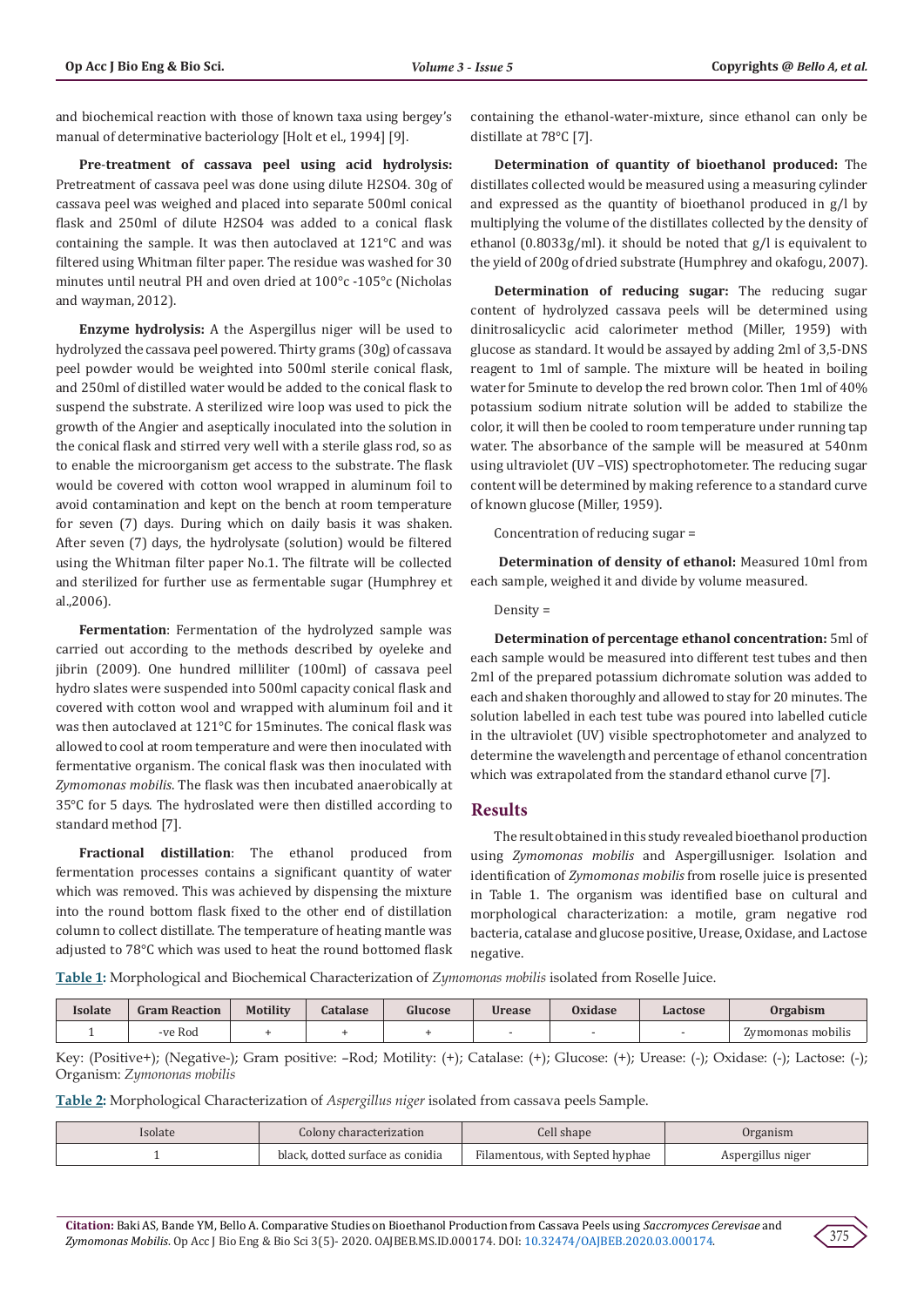Aspergillus niger was also identified in Table 2: it was found to be Haploid filamentous fungi with septed hyphae, produced colonies that are composed of yellow felt, covered by dark asexually produced fungal spores.

The Concentration of the reducing sugar produced from the treated cassava peel is also presented in Table 3. The results show that the highest reducing sugar yield of 0.156 mg/L was obtained from Saccharomyces cerevisiae while the lowest reducing sugar was obtaining from (0.0121 mg/L) of *Zymomonas mobilis*.

**Table 3:** Analyzed result for Bioethanol produced from *Zymomonas mobilis*.

| <b>Parameters</b>       | <b>Results</b>    |  |
|-------------------------|-------------------|--|
| Reducing sugar (mg/ml)  | 0.012             |  |
| Quantity (ml/l)         | $175 \pm 35$ .    |  |
| Viscosity (milli pasca) | $11.667 \pm 0.33$ |  |
| Density(g/ml)           | 0.988             |  |
| Concentration(mg/l)     | $1.3 \pm 0.75$    |  |

Quantity of bioethanol produced was represented in Table 4 which shows that the quantity of bioethanol produced from Sacchromyces cerevisiae of 180 ml/L has the highest yield as compare to the quantity of bioethanol yield by *Zymomonas mobilis* which has 175 ml/L. The densities of bioethanol produced from cassava peels is presented in Table 4. The results revealed that samples with low densities tend to produce more bioethanol and the density should be less than the density of water which is one (1). The results further revealed that bioethanol produce through fermentation with Saccharomyces cerevisiae has the lowest density of 0.961g/ml, whereas bioethanol produce through fermentation with *Zymomonas mobilis* has the highest density of 0.988 g/ml.

**Table 4:** Analyzed result for Bioethanol produced from *Sacchromyces cerevisiae*.

| <b>Parameters</b>        | <b>Results</b>    |  |
|--------------------------|-------------------|--|
| 1 Reducing sugar (mg/ml) | 0.156             |  |
| 2 Quantity $(g/l)$       | $180 \pm 40$      |  |
| 4 Viscosity (millipasca) | $14.667 \pm 0.33$ |  |
| 5 Density $(g/ml)$       | 0.961             |  |
| 6 Concentration (mg/l)   | $2.8 \pm 0.37$    |  |

The viscosities of bioethanol produced from cassava peel is presented in Table 1-4. the result revealed that viscosity of bioethanol produces with saccharomyces cerevisiae yield the highest viscosity as a viscosity of  $(14.667 \pm 0.330)$  which is greater than that of *Zymomonas mobilis* (11.667  $\pm$  0.33) (Table 1 & Table 2).

# **Discussion**

Bioethanol production is receiving great attention worldwide; it was widely studied due to its immense importance and usage, as a member class of biofuels. Different researches have been conducted with various raw materials (biomass) and different methods for bioethanol production. Recently it was being observed that lignocelluloses and celluloses are the main biomass source for bioethanol production, in this research work cassava peel was used as a chosen substrate.

The results showed that Aspergillus niger have a black mycelium on the agar medium, it had septate hyphae, long and smooth conidiospores, and long unbranched sporangiospores with a large and round head. The results obtain in this present study on morphological of Aspergillus niger and is similar to the findings of [7].

*Zymomonas mobilis* was found to be Gram-negative short rod, catalase-positive, oxidase and urease- negative, motile and hetero-fermentative, producing gas from glucose, fructose and sucrose. This finding is in conformity with that of [9], who reported the isolation of *Zymomonas mobilis* from fresh wine-saps. This therefore reveals that bioethanol can be produced any time *Zymomonas mobilis* is used. This agree with Rabah et al. [10] who reported the microbial pretreatment of rice husk and groundnut shell for bioethanol production using *Zymomonas mobilis* (Negative rod, motility, catalase, glucose, fructose and sucrose positive. Maltose, Arabinose, Urease, Oxidase, Lactose negative) and another ruminant microorganism.

The highest reducing sugar yield of 0.15mg/L was obtained after the treated cassava peels was hydrolyzed with Aspergillus niger. This might be because the hydrolyzing microorganisms use the sample as their source of carbon and at the same time produce enzymes that hydrolyse the cassava peel into glucose during the process of feeding. The 0.15mg/L reducing sugar obtained is almost in agreement with the0.16mg/L reducing sugar obtain by [11] and lower than 0.18mg/L reported by [6]. The studied further showed that hydrolyzing the cassava peel with Aspergillus niger produce more reducing sugar.

The highest quantity of 180 ml/Lwas obtained after the pretreated sample with Saccharomyces cerevisiae, which is greater than that of *Zymomonas mobilis* (175 ml/L).This result reveals a higher production through Saccharomyces cerevisiae which may be because Saccharomyces cerevisiae contains enzymes and it can reduce a carbonyl group into a hydroxyl group in properly high yields reported by Shang Xueying, (2011) which tends to facilitate the breaking down of the sugars in to alcohol. All these might be responsible for high bioethanol produced from the hydrolysates.

The fermentation of the hydrolysates through Sacchromyces cerevisiae had a maximum yield of 2.8 bioethanol after 24 hours of fermentation. The highest bioethanol yield obtained was lower than 3.0 reported by Fish et al. (2009). This may be associated to environmental factors and differences in methods of fermentation. Statistical analysis using T-test reveals that there is significant difference at p˂0.05 in the percentage mean concentration of the bioethanol produced after fermentation with *Zymomonas mobilis* and *Saccharomyces cerevisiae*.

These studies revealed that Bioethanol can be produced from cassava peel with maximum yield obtained using Saccharomyces

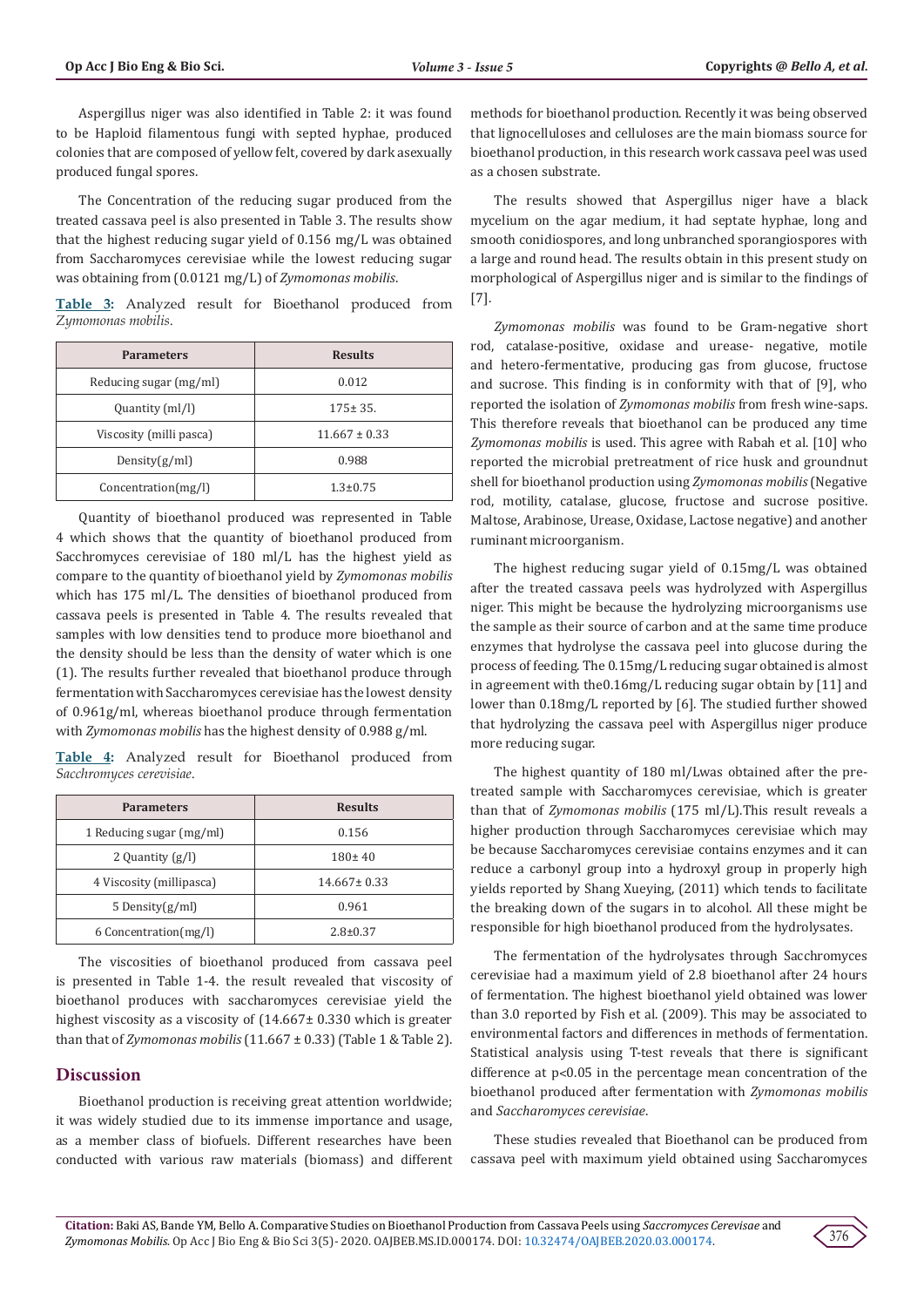cerevisiae. This is because *Sacchromyces cerevisiae* can ferment the glucose more efficiently to break down the sugar into minor metabolite such as Alcohol and CO<sub>2</sub> to produce ethanol.

The highest density obtained from *Zymomonas mobilis* is (0.988g/ml) which is greater than the highest density obtained from *Saccharomyces cerevisiae* which is (0.980 g/ml). These results disagree with the result obtained by [12], which in his work got 0.8035 from Cassava peel substrate and 0.8023 from Potato peel substrate. This might be as result of difference in the nature of substrate, there was no pretreatment in [12], findings while there was pretreatment in this work, the hydrolysis in [12], work was done using *Gloeophyllum sepiarium* (0.8035g/ml) and *Pleurotus ostreatus* (0.8023g/ml) from sweet potato peel and cassava peels. While in this work Aspergillus niger was used in hydrolysis, and  $5\%$ H<sub>2</sub>SO<sub>4</sub> was also used for pretreatment of the cassava peel substrate [13-18].

The scientific implication in this study shows that, among the biofuels, bioethanol is very impressive and leading fuel produce in the different part of the world (Mudale, 2010). The literature records that the bioethanol usage causes low emissions of greenhouse gases (GHG) (Lee and shah, 2012) and can be produced by utilizing the biomass, molasses, or any lignocellulosic such as cassava peel, with the help of microorganism [19-25]. This agreed with the "Comparative study of bioethanol production from sugarcane molasses by using *Zymomonas mobilis* and Saccharomyces cerevisiae" by as if et al., (2015). The use of microorganisms is usually considered as environment friendly and also renewable. The efficiency and specificity of the microorganism are an advantageous aspect to targeted products like bioethanol. Cheap materials, low-cost processing and high productivity are the main consideration for most ethanol fermentation (Tao et al., 2005) [26-30].

# **Conclusion**

Fermentation using Saccharomyces cerevisiae has the highest concentration of Bioethanol2.8 mg/L than *Zymomonas mobilis* with (1.3 mg/L).This is because *Sacchromyces cerevisiae* can ferment the glucose more efficiently to break down the sugar into minor metabolite such as Alcohol and  $\mathsf{CO}_{2^\star}$ Furthermore, the fermentation waste is found to conserve nutrients and mineral elements that could serve as animal feedstock or fertilizer to increase soil fertility. Bioethanol production with concentration 1.3. viscosity is good for raw material for bioethanol using cassava peels [31-35].

# **Recommendation**

In spite of laboratory-based bioethanol success stories, the production of fuel i.e. ethanol at plant scale still remains a challenging issue. A positive solution to this issue could bring economic advantage not only for fuel and power industry, but also benefit the environment rehabilitation and balance issues and cause. Therefore, for a flourishing bioethanol industry, it requires the following:

**a.** Optimizing the conditions for the production of simple sugars from cassava peel and to isolate Saccharomyces cerevisiae strains that may result in improved yield of ethanol

**b.** Advancement in pre-treatment by acid catalyzed hemicelluloses hydrolysis or employing an integrated approach in the form of consolidated bio processing with application of novel, tailored cocktails of enzymes for the cellulose breakdown of substrate

**c.** Government support which is critical in correcting tax anomalies, exemption from excise and sales tax, deregulation of feed stock and its pricing, and encouraging pilot project and rural development work on bioethanol.

#### **References**

- 1. [Abba A, Faruq UZ, Birnin Yauri UA, Yarima MB, Umar KJ \(2013\) Study on](http://www.journalarrb.com/index.php/ARRB/article/view/25184) [Production of Biogas and Bioethanol from Millet Husk. Annual Research](http://www.journalarrb.com/index.php/ARRB/article/view/25184) [& Review in Biology 4\(5\): 817-827.](http://www.journalarrb.com/index.php/ARRB/article/view/25184)
- 2. Alhassan M, Hassan S, Usman A (2012) Biofuels and Bio-ethanol Production: Strategies and Policy Framework for improving Environmental Health in Nigeria. International Journal of Health and Medical Information 1: 1-3.
- 3. [Amenaghawon NA, Okieimen CO, Ogbeide SE \(2012\) Kinetic Modeling](http://citeseerx.ist.psu.edu/viewdoc/download?doi=10.1.1.416.2178&rep=rep1&type=pdf) [of Ethanol Inhibition during Alcohol fermentation of Corn Stover](http://citeseerx.ist.psu.edu/viewdoc/download?doi=10.1.1.416.2178&rep=rep1&type=pdf) [using Saccharomyces cerevisiae. International Journal of Engineering](http://citeseerx.ist.psu.edu/viewdoc/download?doi=10.1.1.416.2178&rep=rep1&type=pdf) [Research 2\(4\): 798-803.](http://citeseerx.ist.psu.edu/viewdoc/download?doi=10.1.1.416.2178&rep=rep1&type=pdf)
- 4. Bang-Qulan H, Jian Xin W, Ji Ming H, Xiao Guang Y, Jian-Hua X (2009) A study on emission characteristics in an EFI engine with ethanol blended gasoline fuels. Atmospheric environment 37: 79-90.
- 5. [Beomsoo K, Gulati I, Park J, Jong Shik S \(2012\) Pre-treatment of](https://ojs.cnr.ncsu.edu/index.php/BioRes/article/view/BioRes_07_4_5152_Kim_Pretreatment_Cellulosic_Sawdust_Mercerization_Etherification) [cellulosic waste sawdust into reducing sugars using mercerization and](https://ojs.cnr.ncsu.edu/index.php/BioRes/article/view/BioRes_07_4_5152_Kim_Pretreatment_Cellulosic_Sawdust_Mercerization_Etherification) [etherification. Bio Resource 7\(4\): 20-45.](https://ojs.cnr.ncsu.edu/index.php/BioRes/article/view/BioRes_07_4_5152_Kim_Pretreatment_Cellulosic_Sawdust_Mercerization_Etherification)
- 6. [Brooks AA \(2008\) Ethanol productions of potentials of local yeast](https://www.researchgate.net/publication/228792260_Ethanol_production_potential_of_local_yeast_strains_isolated_from_ripe_banana_peels) [strains isolated from ripe banana peels. African Journal Biotechnology](https://www.researchgate.net/publication/228792260_Ethanol_production_potential_of_local_yeast_strains_isolated_from_ripe_banana_peels) [7\(20\): 3749-3752.](https://www.researchgate.net/publication/228792260_Ethanol_production_potential_of_local_yeast_strains_isolated_from_ripe_banana_peels)
- 7. [Oyeleke SB, Jibrin NM \(2009\) Production of bioethanol from guinea](https://www.researchgate.net/publication/261830573_Production_of_bioethanol_from_guinea_cornhusk_and_millet_husk) [cornhusk and Millet husk. African Journal of Microbiology Research](https://www.researchgate.net/publication/261830573_Production_of_bioethanol_from_guinea_cornhusk_and_millet_husk) [3\(4\): 147-152.](https://www.researchgate.net/publication/261830573_Production_of_bioethanol_from_guinea_cornhusk_and_millet_husk)
- 8. Cheesbrough M (2006) Medical Laboratory Manual. Tropical health Technology Low priced Edition 37: 47-54.
- 9. [Obire O \(2005\) Activity of Zymomonas species in palm- sap obtained](http://www.bioline.org.br/pdf?ja05005) [in three areas in Edo state, Nigeria. Journal of Applied science and](http://www.bioline.org.br/pdf?ja05005) [Environmental Management 9\(1\): 25-20.](http://www.bioline.org.br/pdf?ja05005)
- 10. Highina BK, Bugaje IM, Umar B (2012) Liquid Biofuels as Alternative Transport Fuels in Nigeria. Petroleum Technology Development Journal: An International Journal 1: 1-7.
- 11. [Subramanian KA, Singal SK, Saxena M, Singhal \(2010\) Utilization of](https://www.sciencedirect.com/science/article/pii/S0961953405000309) [liquid biofuel in automotive diesel engines. An Indian perspective.](https://www.sciencedirect.com/science/article/pii/S0961953405000309) [Biomass Bioenergy 29\(1\): 65-72.](https://www.sciencedirect.com/science/article/pii/S0961953405000309)
- 12. Raneses A, Hanson K, Shapouri H (2009) Economic impacts from shifting cropland use from food to fuel. Biomass bioenergy 5(4): 15-20.
- 13. [Chandel KA, Chan ES, Rudravaram Ravinder, Narasu LM, Rao VL, et al.](https://academicjournals.org/journal/BMBR/article-abstract/3B685B910909) [\(2007\). Economic and environmental impact of bioethanol production](https://academicjournals.org/journal/BMBR/article-abstract/3B685B910909) [technologies. an appraisal. Biotechnology and Molecular Biology Review](https://academicjournals.org/journal/BMBR/article-abstract/3B685B910909) [2\(1\): 14-32.](https://academicjournals.org/journal/BMBR/article-abstract/3B685B910909)
- 14. [Elijah AL, Ojimelukwe PC, Ekong US, Asamuda NU \(2010\) Effects](https://www.ajol.info/index.php/ajb/article/view/92578) [of Sacoglottis gabonensis and Alstonia boonei on the kinetics of](https://www.ajol.info/index.php/ajb/article/view/92578)